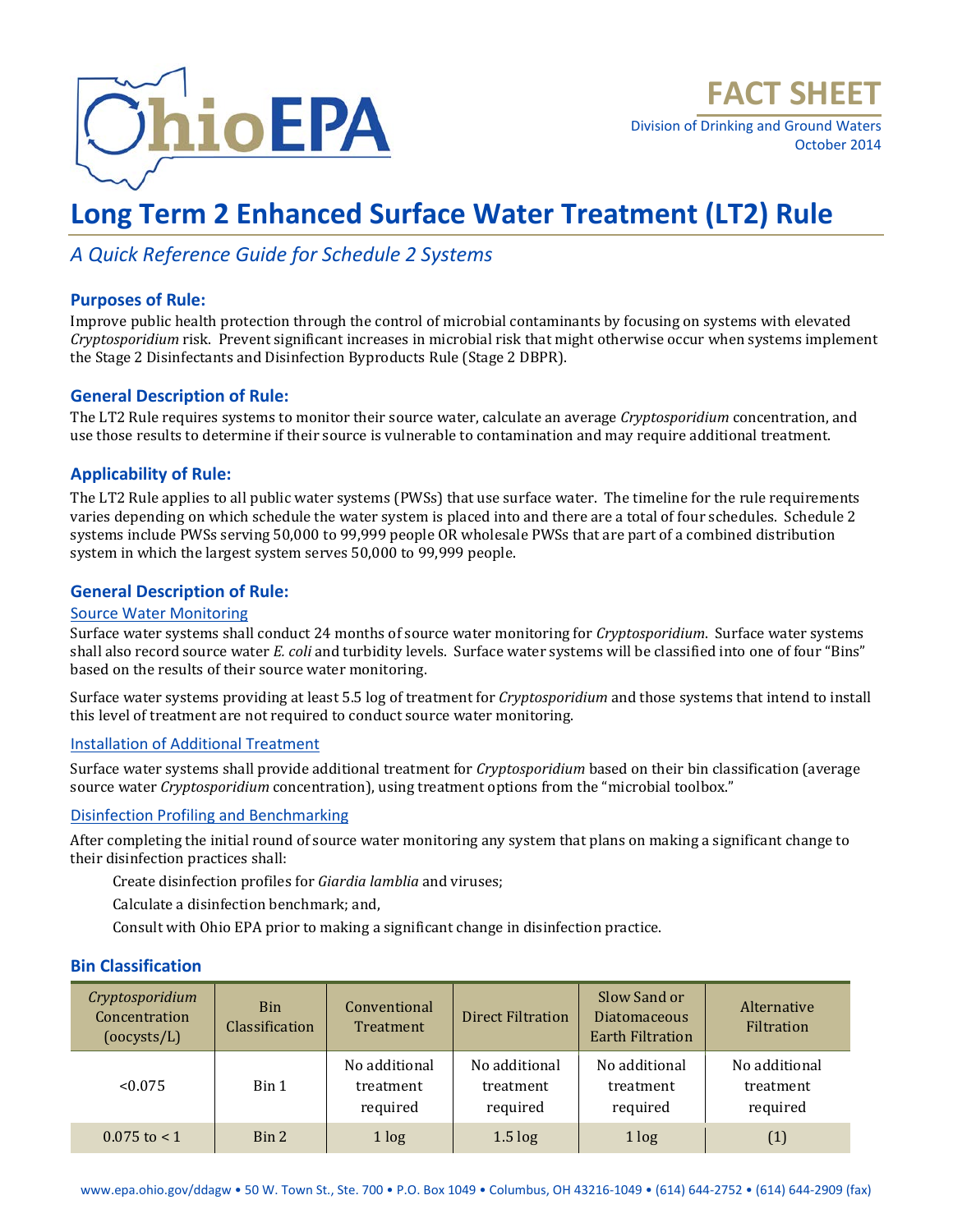## **Long Term 2 Enhanced Surface Water Treatment (LT2) Rule**

### *A Quick Reference Guide for Schedule 2 Systems*

| Cryptosporidium<br>Concentration<br>(ocysts/L) | <b>Bin</b><br>Classification | Conventional<br>Treatment | <b>Direct Filtration</b> | Slow Sand or<br><b>Diatomaceous</b><br><b>Earth Filtration</b> | Alternative<br>Filtration |
|------------------------------------------------|------------------------------|---------------------------|--------------------------|----------------------------------------------------------------|---------------------------|
| $1.0 \text{ to } 3.0$                          | Bin 3                        | 2 log                     | $2.5 \log$               | 2 log                                                          | (2)                       |
| $>/- 3.0$                                      | Bin 4                        | $2.5 \log$                | 3 log                    | $2.5 \log$                                                     | (3)                       |

(1) As determined by Ohio EPA such that the total removal/inactivation > 4.0-log.

(2) As determined by Ohio EPA such that the total removal/inactivation >5.0-log.

(3) As determined by Ohio EPA such that the total removal/inactivation > 5.5-log.

#### **Rule Timeline**

#### Schedule 2 Systems

(PWSs serving 50,000 to 99,999 people OR wholesale PWSs that are part of a combined distribution system in which the largest system serves 50,000 to 99,999 people)

| Date                 | <b>Milestone</b>                                                                                                                                                                                                                   |
|----------------------|------------------------------------------------------------------------------------------------------------------------------------------------------------------------------------------------------------------------------------|
| July 1, 2015         | Systems shall submit:                                                                                                                                                                                                              |
|                      | Completed sampling plan which includes a schedule that specifies the dates of sample<br>collection and location of sampling for the second round of source water monitoring to Ohio<br>EPA: or                                     |
|                      | Notice to Ohio EPA of the system's intent to provide at least 5.5-log of treatment for<br>Cryptosporidium. Systems should consult with Ohio EPA prior to submitting this notice.                                                   |
| October 2015         | No later than this month, systems shall begin 24 months of source water monitoring.                                                                                                                                                |
| December 10.<br>2015 | Systems submit results for first month of source water monitoring. (Results for monthly<br>samples shall be submitted no later than 10 days after the end of the first month following the<br>month when the sample is collected.) |
| September<br>2017    | No later than this month, systems shall complete their second round of source water<br>monitoring.                                                                                                                                 |
| March 1, 2018        | No later than this month, systems shall report their initial bin classification to Ohio EPA for<br>approval.                                                                                                                       |

#### **If the second round bin classification moves the system to a bin that requires additional treatment the following is applicable:**

| Within six months of                                                                                                | Systems shall submit a general plan indicating the system's plan for complying                 |  |
|---------------------------------------------------------------------------------------------------------------------|------------------------------------------------------------------------------------------------|--|
| receiving the director's                                                                                            | with any additional Cryptosporidium inactivation and/or removal requirements.                  |  |
|                                                                                                                     | approval of bin classification $\parallel$ A timeline for project completion must be included. |  |
| Cyclome chall install and operate additional treatment in accordance with their bin classification and the schodule |                                                                                                |  |

Systems shall install and operate additional treatment in accordance with their bin classification and the schedule the director approves.